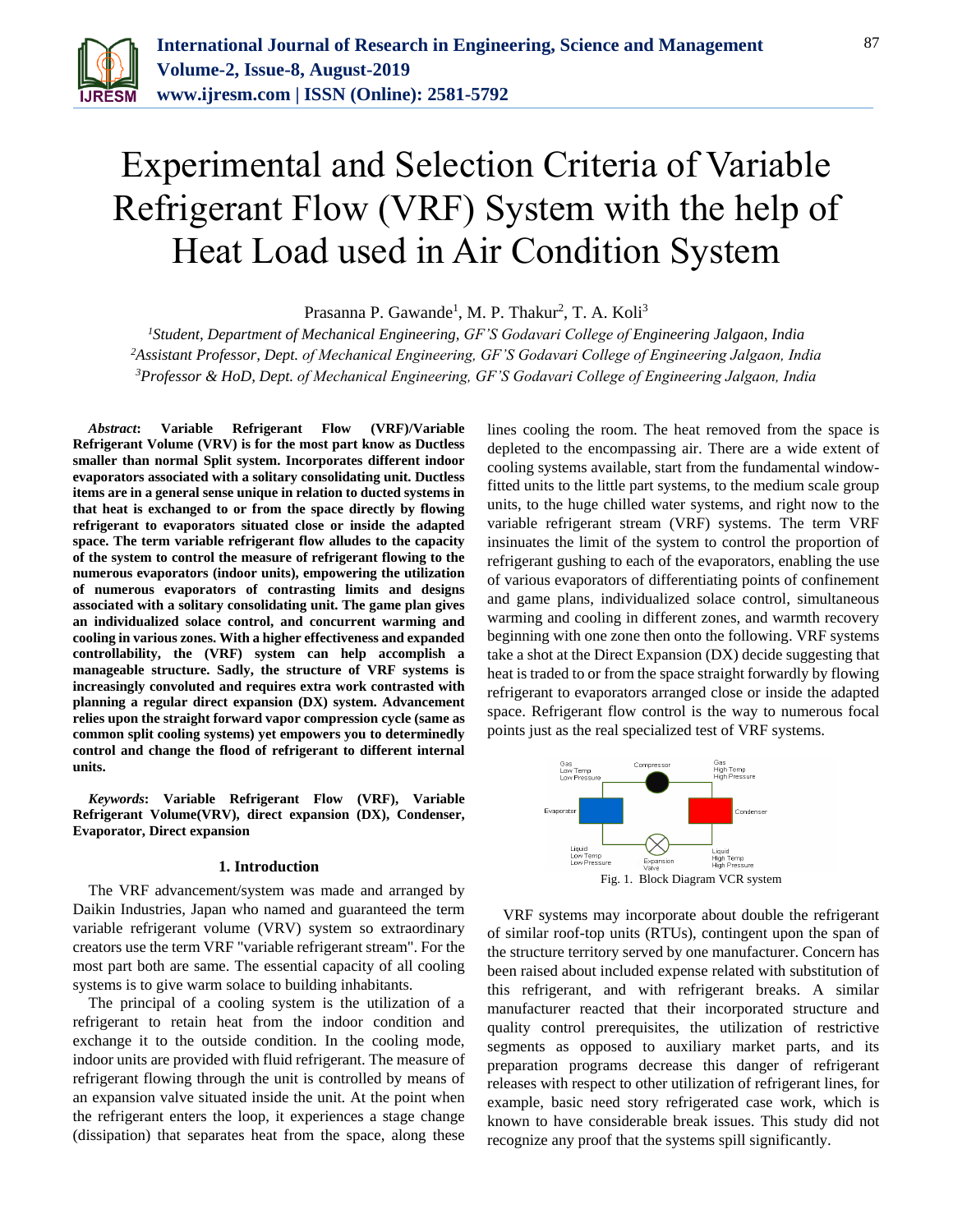

### **2. Literature survey**

Variable refrigerant flow (VRF) systems vary the refrigerant flow to meet the dynamic zone thermal loads, leading to more efficient operations than other system types. This paper introduces a new model that simulates the energy performance of VRF systems in the heat pump (HP) operation mode. The primary function of all air-conditioning systems is to provide thermal comfort for building occupants. There are a wide range of air conditioning systems available, starting from the basic window-fitted units to the small split systems, to the medium scale package units, to the large chilled water systems, and currently to the variable refrigerant flow (VRF) systems.

VRF is an advanced air conditioning system that is developed to manage load variability by controlling the compressor speed and the expansion valve opening.

## *A. Problem Statement*

Depending upon load condition, working load on compressor is varied and consume more power and sometimes cooling load is not obtaining upto that level. (comfort zone). On summer loads on machines increases and in winter it reduces. If systems are old then due to leakage few amount of refrigerant was leak and leaves in atmosphere, at that time also loads comes on compressor**.**

### *B. Proposed Method/System*

Proposed of this project is to save energy consumption and easy for maintenance purpose and minimizing cost of the unit. Using multiple expansion valve it varies load of the refrigerant so it will help to maintain comfort zone. Used multiple electronic expansion valve (EEV). The best ways for selecting the system first calculate heat load estimation depending upon building construction and peak time and orientations of building. According to heat load estimation VRF is useful for varying load condition.

**3. Methodology**



Fig. 2. Typical Multi-Split System

To finding heat load or block load we used carrier load sheet, first to know U value, K value, R value i.e. the rate of heat flow through wall, celling glass or floor of air condition space (BTU/HR SQFT Degree F) all the value will be taken on ISHRAE Handbook 2017. There are two of load calculation

first is thumb rule and second is excel sheet load calculation in excel sheet single hours load calculation and full day calculation.

### **4. System Software**

In this project we used Elite Refrigeration Software to find load estimation. In air conditioning load estimate first direction of sun and location of that place that unit is installed, finding area and volume, then finding solar heat gain through glass, then solar and transmission gain through walls and roof, so we used CLTD method means addition of Equivalent temp. difference and correction factor

 $Q=UA(dt)$ 

Q=Amount of heat flow,

U=Thermal transmittance,

A=Area, dt =Temp difference.

Transmittance gain except wall and roof i.e. all glass in sq. ft. multiply by U value (U value is reciprocal of thermal resistance

Then find out internal load on people, power, lights Appliance which we used in given space and then apply factor of safety which will be 5 to 10%, then we consider the fresh air (outdoor air)

Outdoor air=CFM Ventilation x temp difference x bypass factor that will calculate effective room sensible heat, then latent heat that contains infiltration, people, appliances, etc.



Fig. 3. Maintain Different Temp On Different Room

### *A. Types of VRF System*

*VRF heat pump systems:* VRF heat pump systems permit heating or cooling in all of the indoor units but **NOT**  simultaneous heating and cooling. When the indoor units are in the cooling mode, they act as evaporators; when they are in the heating mode, they act as condensers. These are also known as two-pipe systems. VRF heat pump systems are effectively applied in open plan areas, retail stores, cellular offices and any other area that require cooling or heating during the same operational periods.

*Heat Recovery VRF system (VRF-HR):* Variable refrigerant flow systems with heat recovery (VRF-HR) capability can operate simultaneously in heating and/or cooling mode, enabling heat to be used rather than rejected as it would be in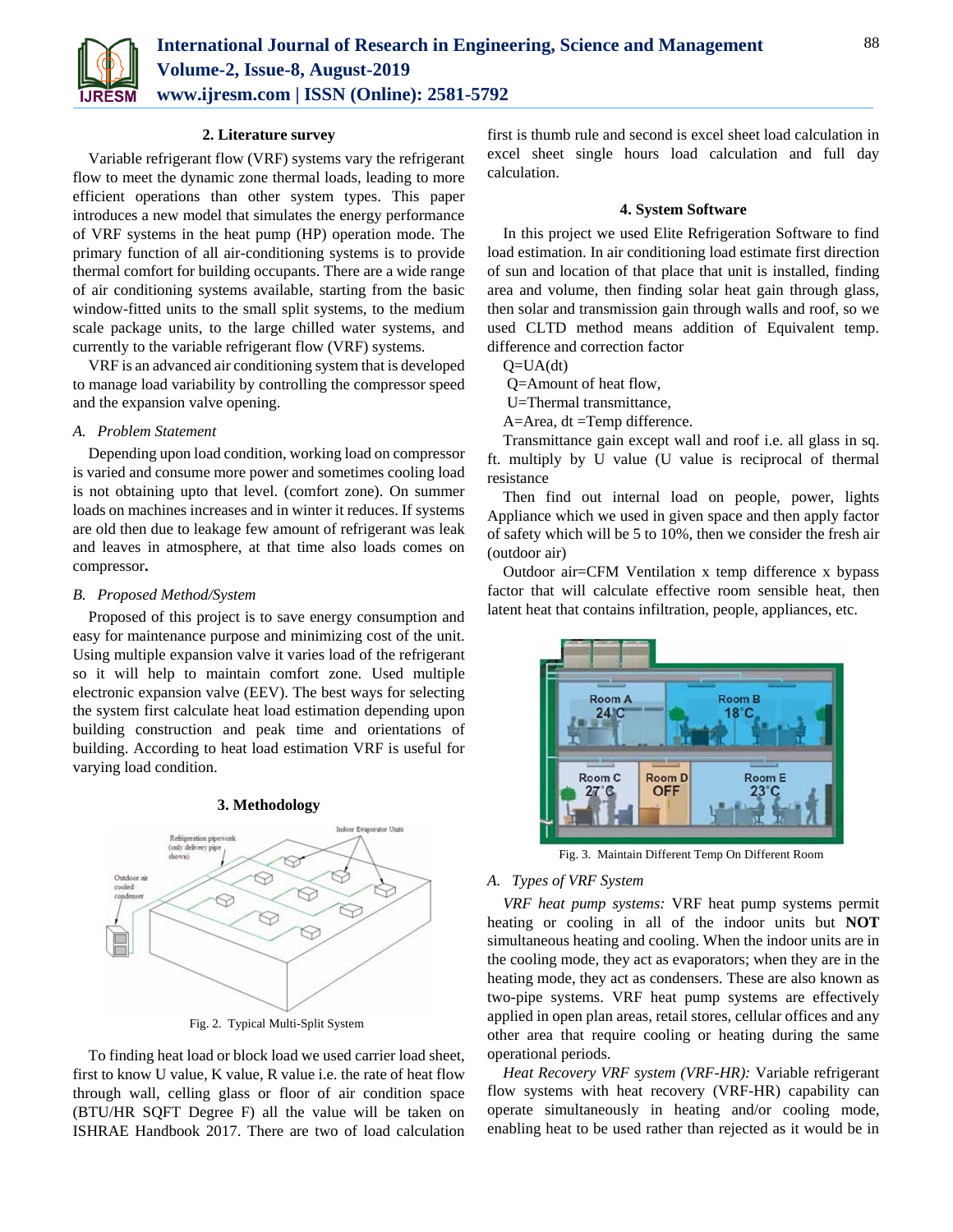

# **International Journal of Research in Engineering, Science and Management Volume-2, Issue-8, August-2019 www.ijresm.com | ISSN (Online): 2581-5792**

traditional heat pump systems. VRF-HR systems are equipped with enhanced features like inverter drives, pulse modulating electronic expansion valves and distributed controls that allow system to operate in net heating or net cooling mode, as demanded by the space.



Each manufacturer has its own proprietary design (2-pipe or 3-pipe system), but most uses a three-pipe system (liquid line, a hot gas line and a suction line) and special valving arrangements. Each indoor unit is branched off from the 3 pipes using solenoid valves. An indoor unit requiring cooling will open its liquid line and suction line valves and act as an evaporator. An indoor unit requiring heating will open its hot gas and liquid line valves and will act as a condenser.

Typically, extra heat exchangers in distribution boxes are used to transfer some reject heat from the superheated refrigerant exiting the zone being cooled to the refrigerant that is going to the zone to be heated. This balancing act has the potential to produce significant energy savings

*Compliance with ANSI/ASHRAE Standard 15-2001:* VRF systems must comply with ASHRAE Standard 15-2011 - Safety Standard for Refrigeration Systems (ANSI approved). ASHRAE Standard 15-2001 guides designers on how to apply a refrigeration system in a safe manner, and provides information on the type and amount of refrigerant allowed in an *occupied space*. While installing this project we check flexibility of project, Design Flexibility, Flexible Installation

*Using Electronic Expansion Valve (EEV):* With an electronic expansion valve (EEV), you can tell the system what superheat you want and it will set it up. The primary characteristic of EEV is its ability to rotate a prescribed small angle (step) in response to each control pulse applied to its windings. EEV consists of a synchronous electronic motor that can divide a full rotation into a large number of steps, 500 steps/rev. With such a wide range, an EEV valve can go from full open to totally closed and closes down when system is satisfied.

EEV in a VRF system functions to maintain the pressure differential and also distribute the precise amount of refrigerant to each indoor unit. It allows for the fine control of the refrigerant to the evaporators and can reduce or stop the flow of refrigerant to the individual evaporator unit while meeting the targeted superheat.



## *Specification of parts & units:*

Heat load will help to find out the capacity of condenser as well as evaporators

*Compressor:* The compressor is highly efficient scroll type and capable of inverter control. The inverter compressor changes the speed in accordance to the variation in cooling load requirement. The inverter compressor shall preferably be reluctance DC inverter compressor for higher efficiency and improved reliability.



Fig. 6. Compressor Frequency

*Heat Exchanger:* The heat exchanger is constructed with inner grooved copper tube mechanically bonded to aluminum fin to form a cross fin coil. The aluminum fins covered by anticorrosion resin film (blue coated). Heat exchanger will provide with necessary number of direct driven low noise level propeller type fan arranged for vertical discharge. And each fan has a safety guard.

*General:* The fan has dual suction, aerodynamically designed turbo, multi blade type, statically & dynamically balance to ensure low noise and vibration free operation of the system. The fan will be direct driven type, mounted directly on motor shaft having supported from housing.

Cooling coil will have made out of seamless copper tube and have continuous aluminum fins. The fins will be spaced by collars forming an integral part. The tubes will be staggered in the direction of airflow. The tube is hydraulically/mechanically expanded for minimum thermal contact resistance with fins and each coil will be factory tested at 21 kg/sqm air pressure under water.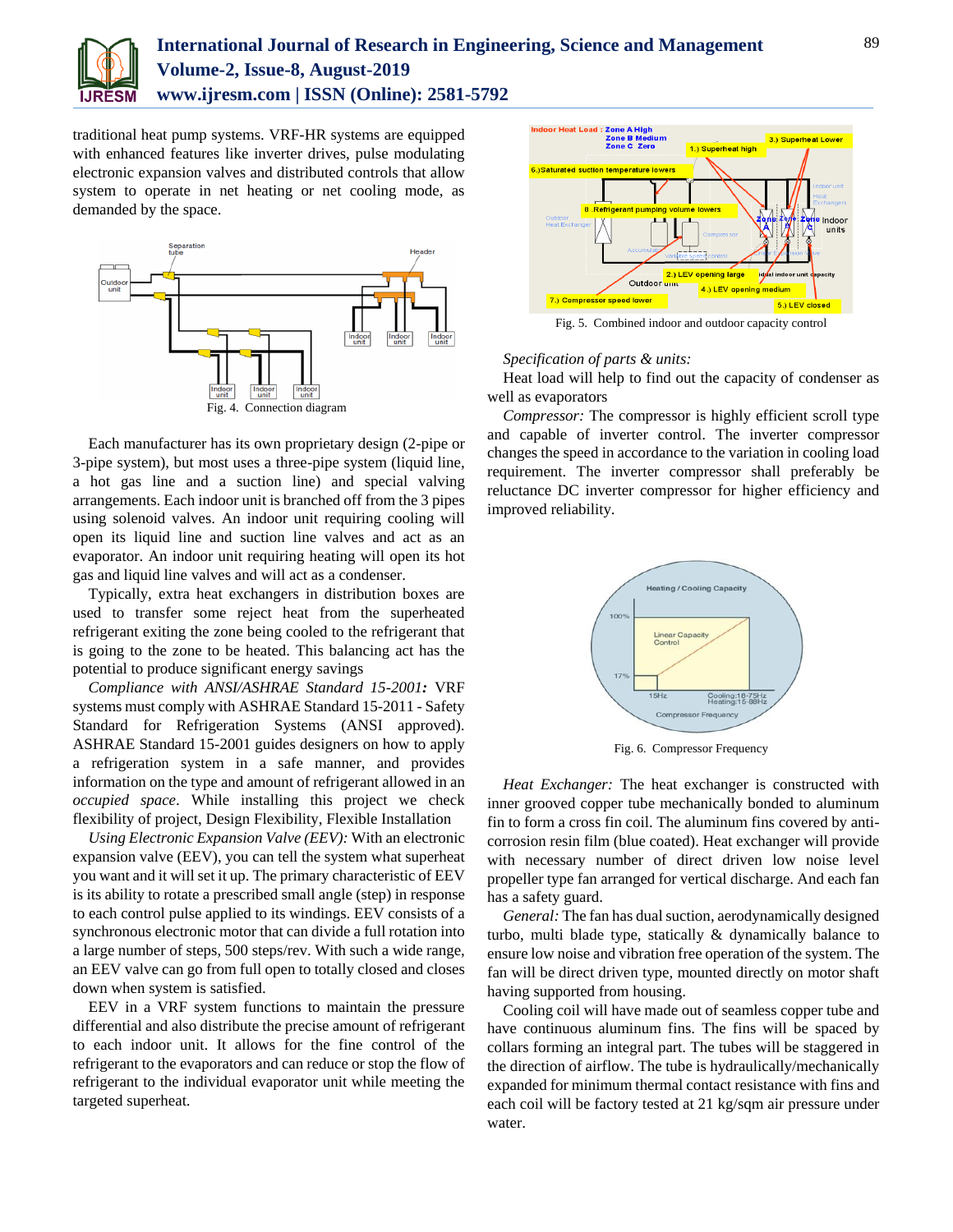



Fig. 7. Pipe Insulation

*Refrigerant piping:* Refrigerant pipe and drain pipe will have insulation, the whole of the liquid and suction refrigerant lines including all fittings, valve and strainer bodies, etc. will be insulated with 19mm for outside installation and 13mm thick for inside installation with elastomeric nitrile rubber will used. And drain pipe carrying condenser water will be insulated with 6mm thick insulation.

# **5. Result and discussion**

### *A. Experimentation procedure and calculation*

In this project, first I visit site location make some design consideration about Building characteristic, Configuration, Outdoor design condition, Indoor design condition, Operating schedules.

First calculate space sensible load calculation i.e. solar load, transmission and conduction load, lighting load, equipment load, people load.

In Solar load is depending upon direction and where you are located, depend upon area of glass, shading co-efficient, solar heat gain factor of that location and time, cooling load factor,

As per site condition calculate outside temperature and room temperature i.e. dry bulb temperature, wet bulb temperature Relative humidity, absolute humidity at ISHRAE DATA BOOK 2017 PAGE NO 1.5 and table no 1.2 and also we calculate from elite psychometric chart.

| For sample example                                          |
|-------------------------------------------------------------|
| Usage of space office location                              |
| Occupancy-15 people                                         |
| Equipment -15 computer                                      |
| Lighting-2 w/ft <sup>2</sup> of floor area fluorescent type |
| Door, window schedule                                       |
| $D1 = 7$ ft. X 3 ft.                                        |
| W1=window 4 ft. $X$ 4 ft.                                   |
| W2=window 4 ft. $X$ 6 ft.                                   |
| $C.11$ , 1. $1.1.1.1$ , 1. $0.1.1.1$                        |

Celling height is 10 ft., space on ground floor, wall are made brick ½ inch plaster on both side, roof is made of concrete 6 inch thick.

# *Outside:*

Ambient dry bulb temperature 93 °F Wet bulb temperature 84 °F Absolute humidity =0.023\*7000=161 gr/lb Room Dry bulb temperature 93 °F Relative humidity=55% The above all data will given from ISHRAE handbook Absolute humidity=0.0101\*7000=70.7 gr/lb Difference between=outdoor dry bulb temp.-Room dry bulb temp. =93-75  $=18^{\circ}F$ 

Difference between=outdoor absolute humidity-room absolute humidity  $=161-70.7$ 

 $=90.3$  gr/lb

Outside air ventilation: 15 people X 5 cfm/person= 75

1500 ft area X 0.06 cfm/f
$$
t^2
$$
 =90

75+90=165cfm (the above data will taken ISHRAE Handbook 2017 page no 1.60, table no 1.53 For office occupancy category)

For lighting load =1500 ft<sup>2</sup> X  $2w/ft^2$ 

 $=3000$  watts

For equipment i.e. 15 computer present=15  $X$  100=1500 watts.

ISHRAE Handbook page no 1.45, table 1.30 Recommended heat gain from typical computer equipment.

Table 1

| Exposure   | Area of         | Sun gain or temp.          | U-     | Equal  |
|------------|-----------------|----------------------------|--------|--------|
|            | quantity        | diff                       | factor | Btu/hr |
|            | ft <sup>2</sup> | $BTU$ (Hr/ft <sup>2)</sup> |        |        |
| North      | 48              |                            |        | 672    |
| glass      |                 |                            |        |        |
| West glass | 32              | 164                        |        | 5248   |
| South      | 32              |                            |        | 636    |

Table 2

Solar transmissions gain from wall and roofs(CLTD) (ISHRAE DATABOOK Page no. 1.41, table no1.21)

| North wall | $50*19-48$ | $4 + 3.5$  | 0.37 | 1254 |
|------------|------------|------------|------|------|
| West wall  | 268        | $(12+3.5)$ | 0.37 | 1537 |
| South      | 443        | $12 + 3.5$ | 0.37 | 3196 |

| Transmission gain  |              |                      |      |      |  |
|--------------------|--------------|----------------------|------|------|--|
| All Glass          | 133          | $18^0$ F(Temp. diff) |      | 2705 |  |
| Partition          | $(15+15)*10$ | $18-5$               | 0.42 | 1638 |  |
| Ceiling partitions | $(25+25)*15$ | $18-5$               | 0.29 | 2827 |  |

|                                                                       |           | Table 4     |     |                |  |
|-----------------------------------------------------------------------|-----------|-------------|-----|----------------|--|
| Internal heat (sensible heat) (hand book page no 1.43, table no 1.24) |           |             |     |                |  |
|                                                                       | People    | 15 people   | 245 | $3675$ btu/hr  |  |
|                                                                       | Lightning | 3000        | 3.4 | 12750 btu/hr   |  |
|                                                                       | Equipment | 15 computer | 3.4 | $5100$ btu/hr  |  |
|                                                                       | subtotal  |             |     | $49611$ btu/hr |  |

Factor of safety=5% of subtotal=2480 btu/hr Room sensible heat(RSH)= Addition of all internal heat+ FOS